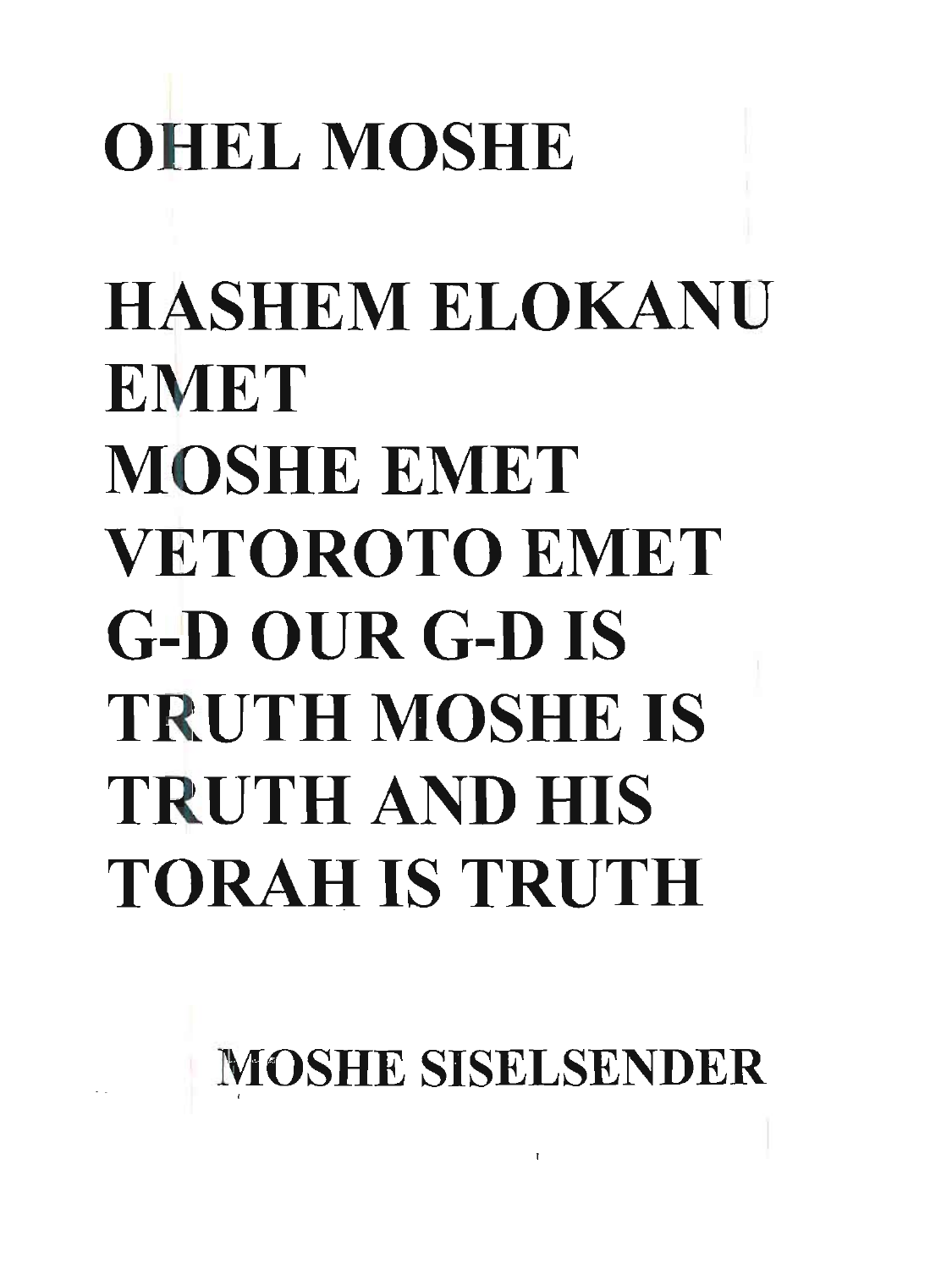# TABLE OF CONTENTS

# INTRODUCTION

1. Before we dive into the controversies explored in these responsa we must first set our bearings . Let there be no mistake -THE SURVIVAL OF THE USA AND ALL ITS CITIZENS REGARDLESS OF RELIGION RACE SEX OR NATIONAL ORIGIN AS WELL AS JEWISH UNITY AND SURVIVAL OF EVERY JEW AND THE SURVIVAL OF A JEWISH STATE OF ISRAEL SUPERSEDES AND MUST BE OUR FIRST PRIORITY. PEKUACH NEFESH DOCHE KOL HATORAH KULO -THE SAVING OF LIFE SUPERSEDES ALL THE TORAH. WE WILL NOT BE SILENCED TO EXPRESS OUR CONSTITUTIONAL RIGHTS HOW TO ACHIEVE THIS CRITICAL BATTLE AGAINST TERROR FROM THE ARAB FASCISTS WHO WANT TO DESTROY DEMOCRACY AND CONQUER THE WORLD FOR THEIR BRAND OF ISLAM. THEY WILL DESTROY IRAQ ,EGYPT, JORDAN, LEBANON, SAUDI ARABIA- ALL THE SUNNIS AND THEN GO ON TO CONQUER THE WORLD AND CONVERT THEM TO THEIR BRAND OF ISLAM.

## 2. ANALYSIS

Both sides of the controversy regarding annulments

Chapter I ROOTS Fundamental Principles upon which Annulments rest

Chapter 2 -Mamzarus -

Why there does not exist any question that the children of the agunot we free are one trillion percent kosher and are not illegitimate.

## Chapter 3

Reasons why only Rabbis who have mastered and observe the four parts of the Shulchan Aruch can annul marriages

## Chapter 4

Under what circumstances we will annul marriages and under what circumstances we will not annul marriages.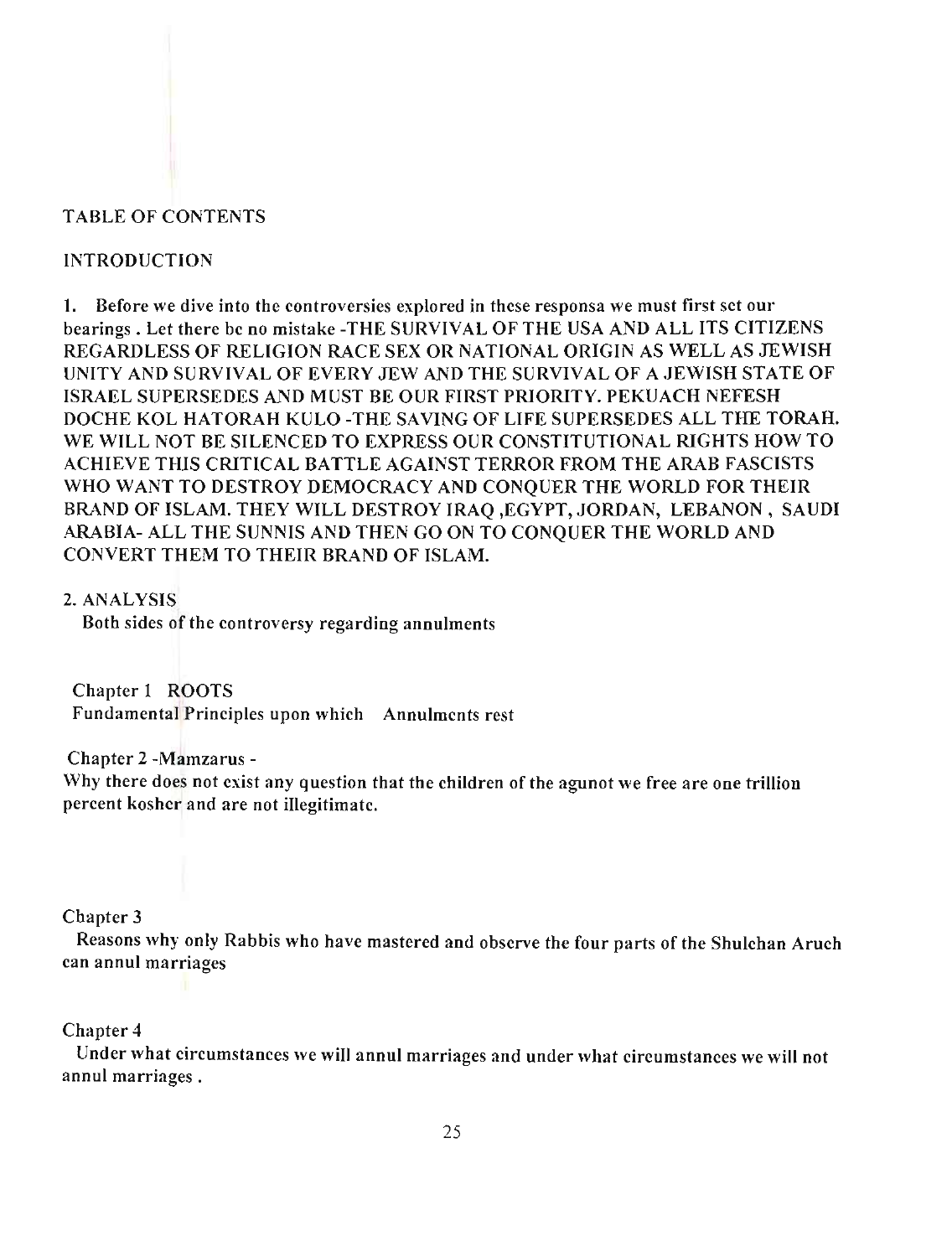#### Chapter 5

Rational for Kefiya forcing a husband to give a Get and when we can not coerce we will annul the marriage

Chapter 6

Reconcile position of Rav Feinstein that he does not require not disclosure of all faults and does not require the woman to leave the marriage immediately once she finds out the faults of her husband in order to annul the marriage

Chapter 7

No need for pre existing conditions according to Rav Moshe Feinstein

Chapter 8

Mous Alai My husband is disgusting to me as a ground for corcion and annulments

Chapter 9

Irrationality of the groom or husband as a ground for coercion and annulments

Chapter 10 Irreligious on part of one of the spouses as grounds for coercion and annulments

Chapter II other strategies used to annul marriages

Chapter 12

Prenuptial Agreements

Chapter 13- The Agunah Rabbi is Right is a synopsis of what I wrote in the format of an actual case -our first agunah and shows how we combined various loopholes to free the agunah. It also provides a safety haven for Agunot to go free in the contingency that no Orthodox rabbis are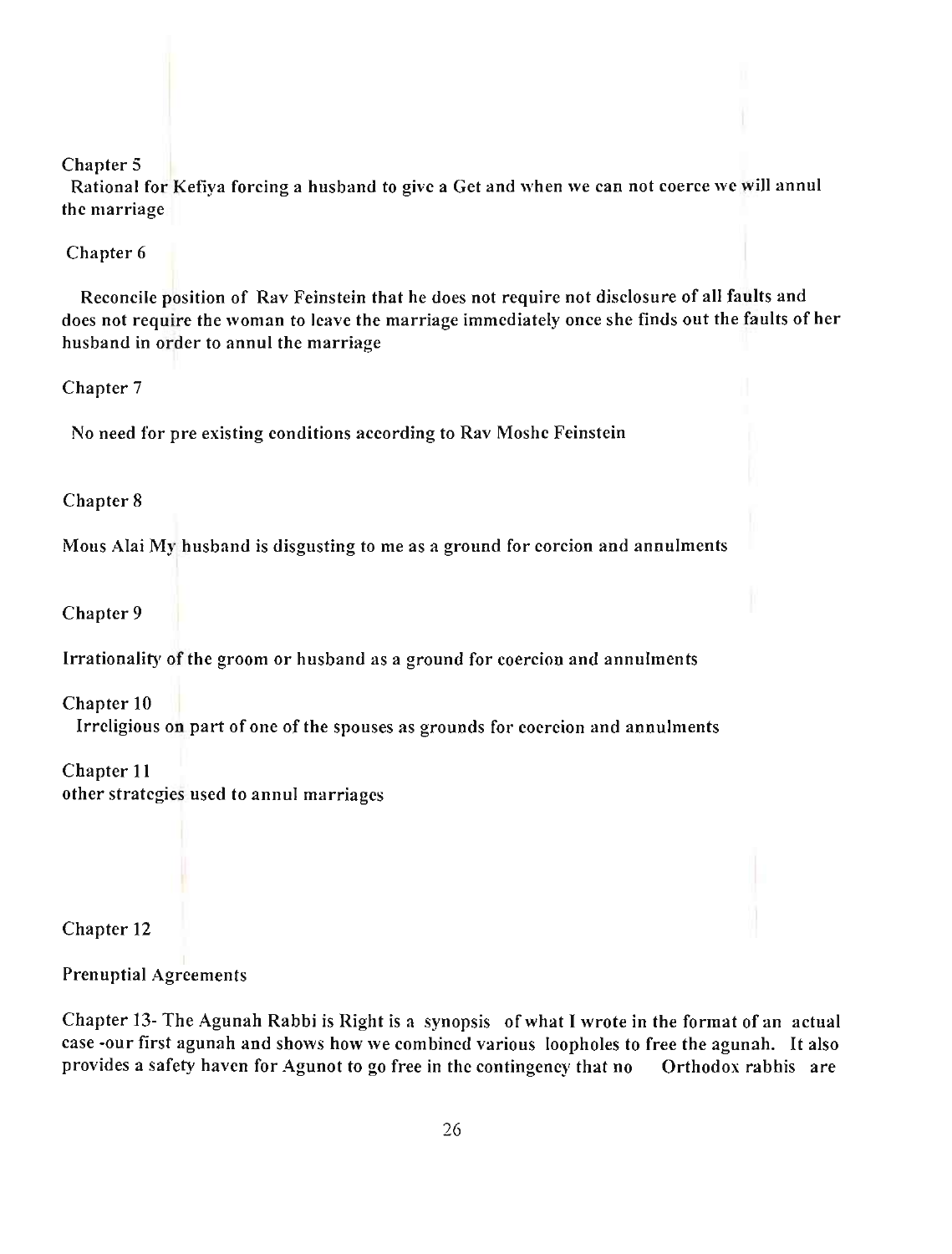willing to annul their marriage. Witnesses and judges not accepted according to Halacha are acceptable if the litigants agree or the community votes to accept them. Choshen Mishpot 7:11;Chapter 22;37:20,2IShach Sma Ibid Aruch Hashulchon Choshen Mishpot 15:3;

Chapter 14 -Curing Domestic Violence- shows that the threat that their marriage will be annulled is the solution for men to cease abusing their wives.

Chapter 15 -Testimony of convert regarding his or her conversion; or woman that she is divorced, a widow or that facts exist that precipitate an annulment are accepted -when there exists no independent testimony of two competent witnesses that contradict the testimony of the convert or the woman. Aruch Hashulchon Yoreh Dayoh 268:14,15,16, Even Hoezerl7:119, 152:5; Responsa Nodah Beyehudah Mahdura Kama #38.

Conversions. This chapter divorces Halachic Judaism from the corruption of those individuals who exploit the law to their own advantage. It demonstrate that post facto hundreds of thousands of converts and their extended families are Halachically Jewish. They should be welcomed into the Jewish fold and encouraged to continue a comprehensive Jewish education to become fully observant Jews and Jewesses. Post facto the conversions, marriages and divorces of non Orthodox rabbis are valid, if done in accordance with Halacha-Jewish law and certified by two Rabbis who have mastered and observe the four parts of the Shulchan Aruch that Halacha was strictly followed. These rabbis were present through out the entire proceedings. If three Rabbis who have mastered the four parts of the Shulchan Aruch were present no witnesses post facto are needed. Consequently even if non Orthodox Rabbis, who are non observant, sign the Get or witness the giving of the Get, it is still valid. This would be true even according to those authorities that consider non Orthodox rabbis, who are non observant, as incompetent to officiate as witnesses or be part of a rabbinical court. Their signature on the Get or their witnessing the giving of the Get is irrelevant. See Nesivas Hamishpot Choshen Mishpot 36:10; Ktzos Hachoshen Ibid.

However the rabbis who have mastered and observe the four parts of the Shulchan Aruch can never be part of the team of rabbis witnessing the event .Othenvise the entire group become disqualified under the theory of adim shebotlu miktzoso botlu kulo. When competent witnesses are part of a group of witnesses together with non competent witnesses the entire group become corrupted because of the non competent witnesses. See Igros Moshe Even Hohezer Vol 4 # 46.

However if the competent witnesses articulate that they refuse to be witnesses of the factual event- they are merely spectators to observe if the non Orthodox rabbis did actually follow Hallacha then possibly the law would change and they do not become disqualified. However this explanation is very strained. Non Orthodox Rabbis by definition do not accept that the Written and Oral Torah are given by G-d. As such they in effect create an other religion. They publically call themselves and their temples Reform or Conservative in order not to be accused of fraud. Therefore they are not competent to officiate as witnesses See Rambam Laws of Aidos Evidence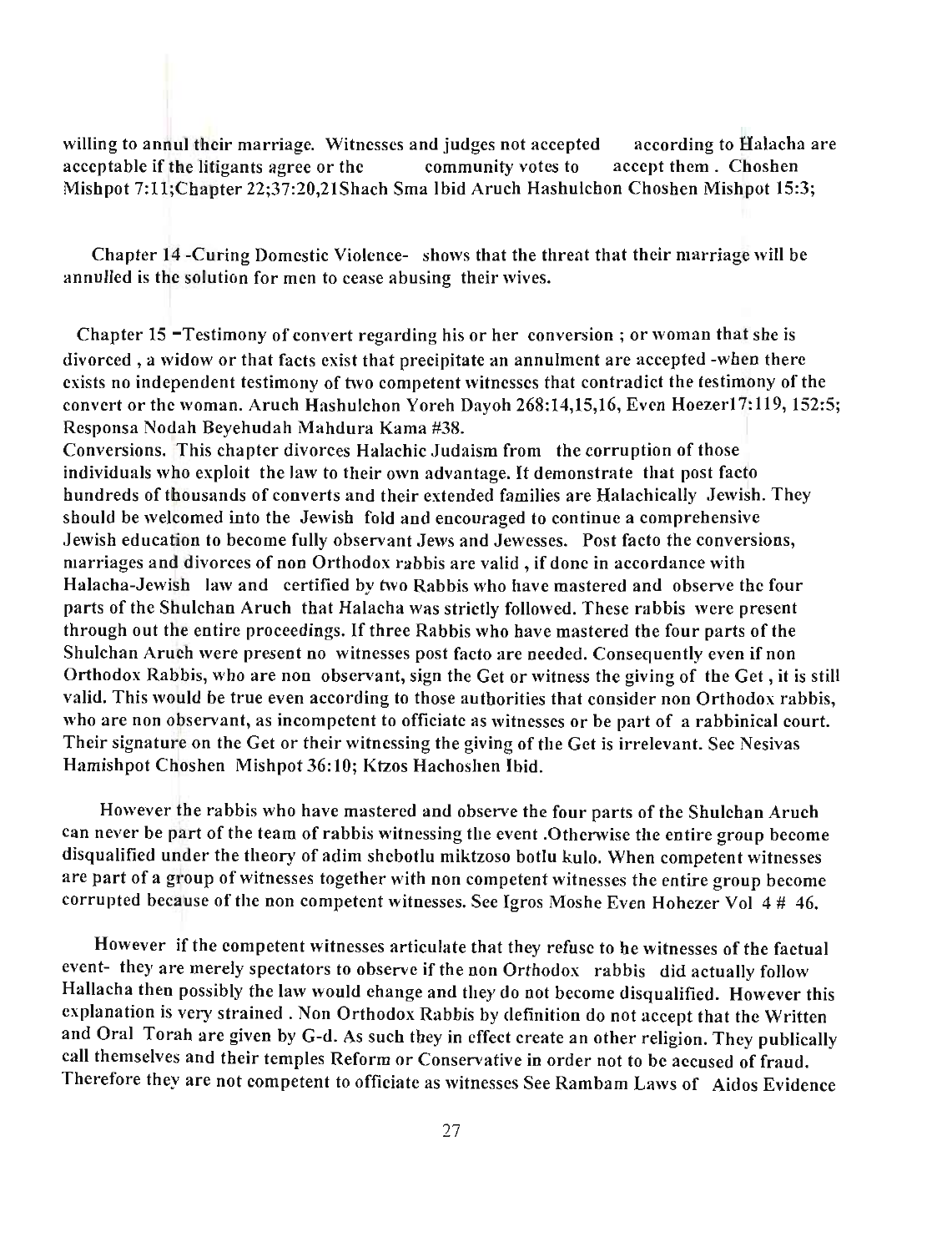10 ;3; Laws of Tsuvah 3:9; and Laws of Rotzeach Ushmirot Hanefesh 4:10; See Igros Moshe Even Hohezer vol 4 # 13:3,4 See Sanehdrin 27a ;Avodo Zoro 28b.In addition, even if they would have mastered the laws of the four parts of the Shulchan Aruch IF THEY DO NOT OBSERVE THEM they are deemed incompetent to officiate in any capacity in religious functions -marriages divorces conversions annulments or state a Rabbinical ruling in any area of Jewish Law. THE CURRICULUM OF THE RABBINICAL SCHOOLS OF THE NON ORTHODOX HAVE VERY LITTLE TIME DEVOTED TO TALMUD AND THE CODES OF THE FOUR PARTS OF THE SHULCHAN ARUCH.

It takes 10 years of intensive study of Talmud and Codes to get ordination in an Orthodox Rabbinical seminary. It takes a lifetime of study of the same material on a more advanced level to be able to master the fuur parts of the Shulchan Aruch. Obviously the non Orthodox who do not accept the laws as divinely given see no reason to spend all this time and become experts in an area that they do not believe in . If they do not accept the fundamental principles why bother to master the loopholes to get around the restrictios and roadblocks? Their members and supporters who hire and fire them do not require such knowledge. Everything is permitted. The only authority is the clergy man or his associates in the organization of Reform or Conservative "Judaism" .. As long as as it is acceptable and accommodating to their clients this is sufficient. Thus the Reform accepted the practice that a child from of a Jewish father and non Jewish mother is Jewish needing no conversion even though it departs from 4000 YEARS OF Jewish tradition.

Basically non Orthodoxy is an other religion created by men who have explored what non observant Jews practice or do not observe and place the mantle of acceptance to such behavior. Thus their members buy their product that they call "Judaism". They will market their product and change the rules and procedures over time to suite the fancy and degree of observance of their congregants. Like good business people they will compete among each other -Reform and Conservatives -to win the market of various groups that are ordinarily shut out from acceptance by traditional Judaism like homosexuals and lesbians and converts who do not want be burdened by additional rules. Thus in order to accommodate the population of intermarried couples the Reform agreed to have the child of a Jewish father and non converted non Jewish mother be considered Jewish.

Since the non Orthodox do not accept the Divinity of Jewish law they are free to amend any law and create new laws and procedures to accommodate any group. They will even accept two contradictory procedures to keep clients who have opposite needs happy. Ish kol hayosher beainov yaase Each person or congregation can do what ever they decide and remain within their umbrella of acceptance. Each person can shape the religion and create his own god in his own image. Rather than G-d creates man and woman in His Image, the non Orthodox create their own gods in their image. The ancient pagans ascribed to their gods all the weaknesses and vices of mortal man. The Non Orthodox once their committee of elders vote on religious procedure have the power to accept what their votaries desire. Thus the Conservative law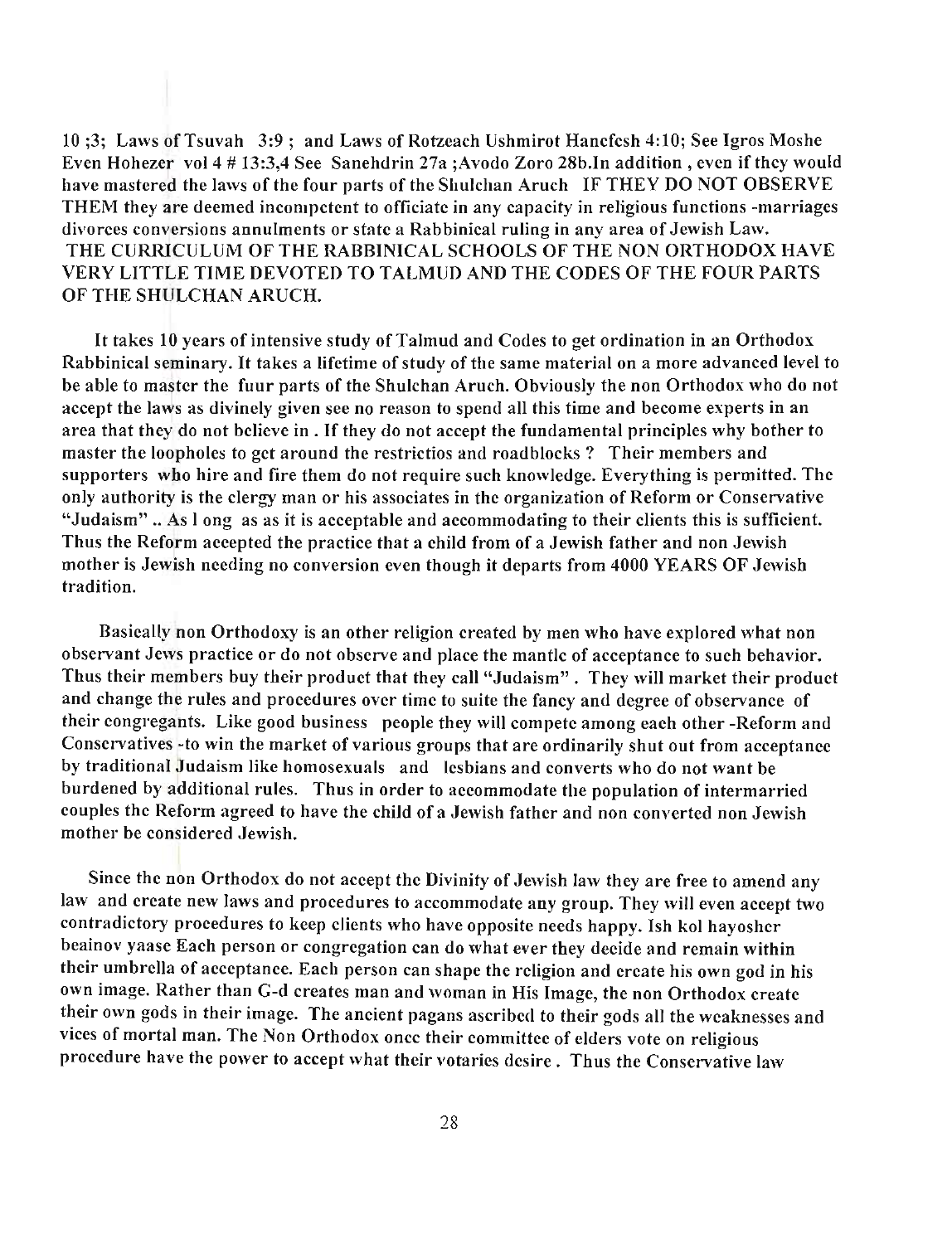committee voted in December 2006 to have each individual congregation accept or reject homosexuality and lesbianism Thus they were able to compete with Reform for the population of homosexuals and lesbians in order to replenish their dwindling membership ranks. Otherwise they will soon go into oblivion. This was the same motivation for accepting women rabbis and cantors. Their seminary will accept and ordain homosexuals and lesbians, although homosexuality is explicitly prohibited in the 4000 year tradition of Judaism. One school of thought of the Conservatives now splintered into the Reconstruction "Judaism "question the very existence of G-d and deny the revelation by G-d of the Torah at Sinai 3400 years ago. -If there is no G~d how can there be a Revelation? THUS EVERYTHING AFTER THIS HERESY IS PERMITTED. The first president of Israel Chiam Weitzman rightfully called the Reform and other non Orthodox the empty page between non Judaism and conversion to Christianity and Islam. The ever decreasing number of Jews lost to intermarriage and conversion to other religions testify to the accuracy of Weitzman's prediction. A large portion of the blame rests on the shoulders of the Reform and Conservatives. IF THEY CAN CHANGE AT THE DROP OF A HAT 4000 YEAR OLD PRACTICES WHY CAN'T ANY Jew do the same? Who needs their approval?

Such non Orthodox Rabbis when they convert a non Jew do not convert them to become Orthodox Jews and observe 3400 year halacha -given by G-d and accept divinely given theological philosophy. The converts who come to the non Orthodox are aware who they are. If not, after they attend their conversion classes discover how they differ from Orthodoxy. They are told that it is permitted to violate Shabbot. The dietary laws are not obligatory. The laws of family purity are not obligatory. The 13 basic principles of fath are not part of non Orthodoxy. It is this new religion that the convert accepts. There may exist as part of their conversion ceremony circumcision -similar to what Orthodox Jews accept. They also have the convert dip in the Mikvah. But non Orthodoxy is in effect an other religion See Radvaz in responsa that any religion that does not accept the authenticity of the Written and Oral Law is an other religion. Jews are mandated to elect to be martyrs before they agree to accept an other religion. The fact that a large segment of Jews are affiliated with the non Orthodox does not in any way grant the non Orthodox any legitimacy. Whatever our theological differences we all are Jews from a nationalistic point of view. Anti Semites hate all of us and want to kill all of us. The Nazis and Europeans never differentiated 60 years ago and anti Semites and the Arabs and Iran do not differentiate today. We must divorce our religious differences from our common destiny. Either we will unite or we all will hang separately. We can not fight a civil religious war and survive at the same time from a world of enemies that want our demise and destruction.

When an Orthodox rabbi converts the non Jew is instructed that he or she must observe 100% of all the Torah. THEY ARE GIVEN CLASSES AND BOOKS THAT EXPLAIN THAT IT IS MANDATORY TO ACCEPT ALL THE 13 BASIC PRINCIPLES OF FAITH AND OBSERVE 100% OF Torah. The non Jew promises to observe 100% of Torah.

IF AFTER THE CONVERSION THEY RENEGE ON THEIR PROMISE THAT DOES NOT EFFECT HIS or HER SINCERE ACCEPTANCE AT THE INSTANT OF CONVERSION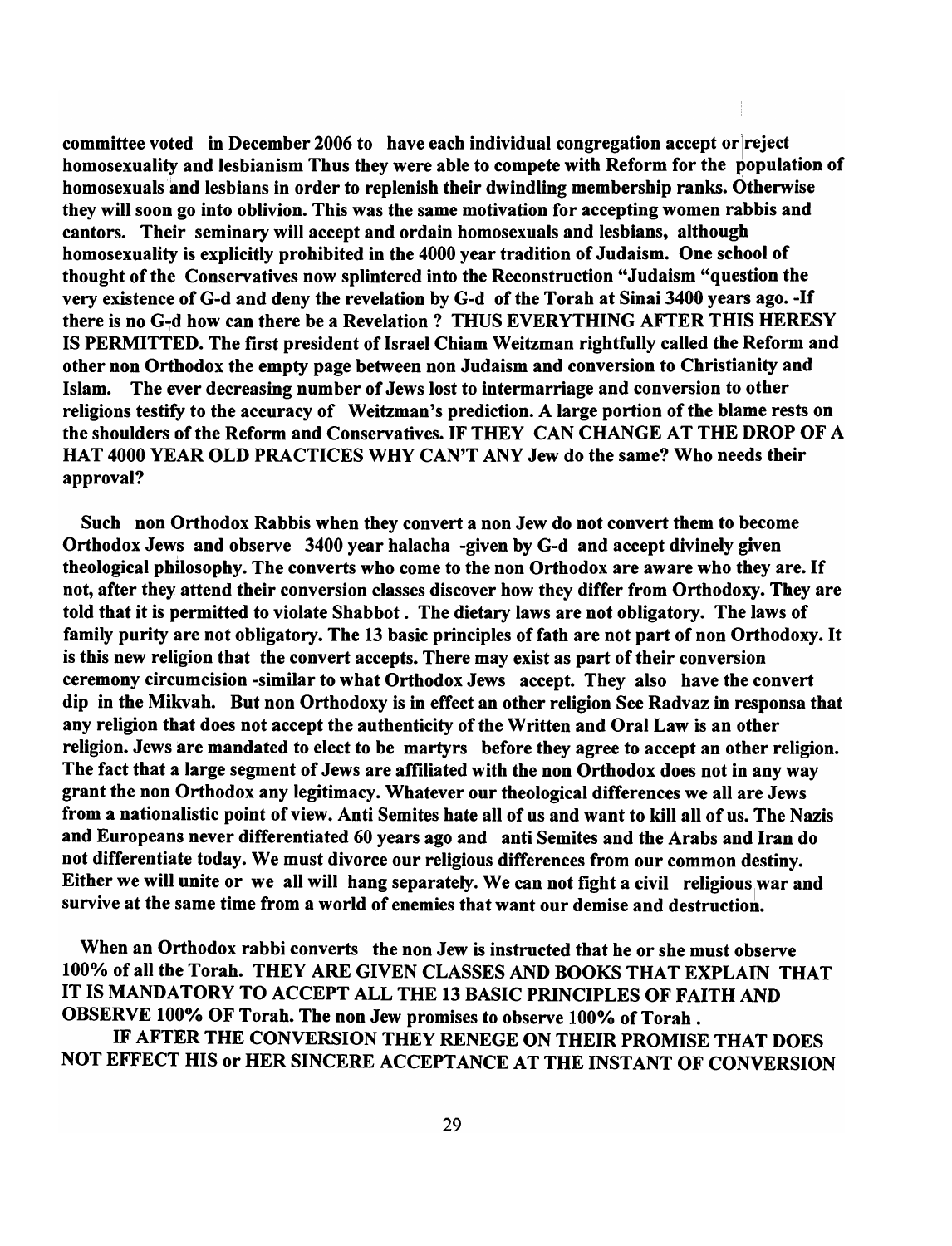· See Magid Mishne on Rambam Issuri Bioh 13:17 The same thing occurred with the converted wives of King Solomon and Samson in the Bible. These women even though they reneged their Judaism after they converted and married, nevertheless their original conversions were valid. Ibid Rambam Isurei Bioh 13:17 end

However in the case of the non Orthodox conversions there does not exist even one instant that the prospective convert accepts 100% of the Torah and its theological doctrines. Therefore there exists even post facto no halachic conversions. Unless we have evidence that the particular convert did ab initio accept 100% of all the Torah there is by default no conversion. If the convert takes exception to even one law that they are not willing to accept there exists no conversion. The non Orthodox teach their members that it is not obligatory to observe 100% of the ritual laws. They deny that the Oral Torah and even the Written Torah is Divinely given. Thus they take exception to at least one law and therefore ipso facto there conversions are null and void. Would their converts nevr have been exposed to their heresy and have had a circumcision and dipped in the Mmikvah then their conversions would have passed muster. Once they attend their classes and belong to their temples and listen to the heresy preached by their clergymen then their conversions are null and void. See Rambam Isurei B ioh 14:8. See Magid Mishne citing Talmud Ehrchin 29a and Bechorot 30b see Yoreh Dayoh 268:12 Taz ibd 268:16

However rather than trying to fit squares into circles why not accept the reality that non Orthodox conversions are precisely what they hold themselves out to be non Orthodox conversions. They will not be recognized by Orthodox Rabbis. One who wants to be recognized must undergo an other conversion under the auspices of an Orthodox Rabbi.

As far as the State of Israel is concerned. They must take a neutral position. The State of Israel is in mortal danger and was in mortal danger for the pat 60 years. The State must have all the friends and allies in order to survive. They must divorce themselves from any entanglements in religious matters. If secular or non Orthodox Jews or converts from the non Orthodox or Christians want to help Israel, Israel must accept all help from any source. They can not be embroiled in sectarian politics or theological disputes.

All Jews regardless of their beliefs and observance must unite for the survival of Israel and world Jewry We are threatened from the anti Semites in the United Nations and in Europe and in the Middle East who call for the destruction of Israel and Jews. THE WORLD WOULD NOT BLINK IF AN OTHER HOLOCAUST WOULD OCCUR. THUS WE MUST RELY ON OURSELVES. Then G-d will help us .G-d helps those who help themselves. WE MUST STOP ALL THE STUPIDITY OF IN FIGHTING AND STOP THE WORK OF TRAITORS LIKE PEACE NOW WHO PUBLICIZE THAT THE LANDS OF YEHUDAH AND SHOMRON THAT JEWISH SETTLEMENTS EXIST BELONG TO ARABS. THIS IS A BIG LIE. ALL THE LAND WAS EITHER CONQUERED FROM JORDAN OR WHEN ARAB OWNERS EXISTED WAS PURCHASED from them. Israel as sovereign country can exercise the right of annexing any lands it conquered in a war that was imposed by the Arabs who wanted to destroy Israel in 1967. ALL LANDS THAT IT CONQUERED BELONG TO Israel. Even if the Arabs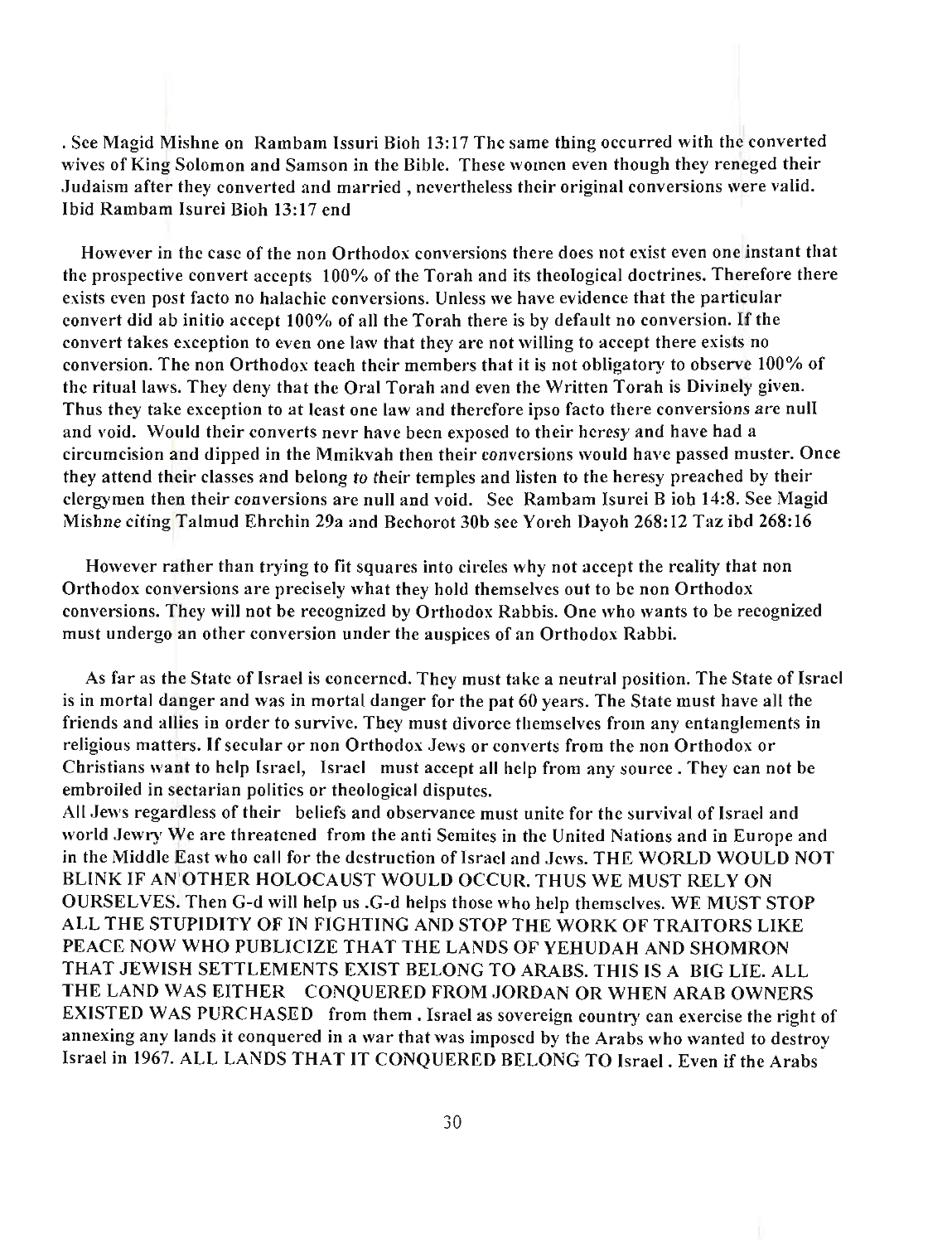owned the land they lose title once the land is conquered. However Israel went beyond the law and compensated the Arab owners. For Peace Now to publicize its slander when Hamas and Iran call for the destruction of all of Israel is beyond treachery. They are traitors and should be convicted in rendering aid to the enemy at the time of war.

Consequently any convert of non Orthodox Rabbis is for all intents and purposes is a non Jew even if no one knows that he was not Jewish. Only when such a convert claims that he converted and omits that he was converted by non Orthodox Rabbis will we state that the mouth that informed us that he is non Jewish now informs us that he is Jewish-.hapeh sheosor hu hapeh shehiter- When the convert tells us that he was converted by non Orthodox Rabbis he is informing us that he is still non Jewish. We can use loopholes and not inform the non,Jew of all the requirements and laws of Orthodox Judaism and the conversion is valid. However if the non Jew accepts Judaism and takes exception to even one law then the conversion is invalid. See Rambam Issurei Bioh 14:8; Erchin 29a ; Bechorot 30b . Non Orthodox conversions by definition of being non Orthodox take exception to many laws. See Rambam Isuri Biof 13:17 and comments of Magid Misnah. See Yoreh dayoh 268:12 end. Thus the conversions of the non Orthodox are invalid, even if we did not know that the man or woman were non Jewish before being informed by the convert.

With the high rate of divorce over 50% and intermarriage over 50% most of the non Orthodox do not bother to receive a Get-Jewish divorce it is much better that one of the spouses is not Jewish. Thus the marriage never took effect anyway. If the Jewish born spouse remarries with out a Get the child from marriage #2 is not a mamzer -illegitimate. See Responsa Shalet Yaavetz Rav Yaakov Emden who claims that one can marry a Kariates a hisorical reform movement who did not observe the laws of Gitten -Jewish divorces and children from man #2 would have been mamzarim -illegitimate. However since many of these Karriates intermarried Rav Yakov Emden did not recognize their conversions as being authentic therefore the non Jewish spouse never was Jewish. Since they were never Jewish their marriage never was legally binding. When the Jewish spouse remarried she was never a married woman. Therefore the children from man #2 are not mamzarim . Rav Yaakov Emden also incorporated the reasoning of Responsa Radvaz that there really did not exist kosher witnesses in the first marriage. Therefore the woman was not married according to hallacha. If she did marry according to hallacha -there were kosher witnesses- who says that she divorced. If she did divorce who says that she remarried. If she did remarry who says that she had children. If she did have children 'who says that the kariate man or woman who presently seeks to marry the Jewsh spouse is in fact a descendant of this family who divorced and had originally a hallachic marriage. There exists so many doubts that once the Kariate partner agrees to undergo a hallachic conversion it is permitted to marry them. See Aruch Hashulchon Even Hohezer 6:38 end that in such a situation even if the Jewish spouse came into the Kariate community and there met her or his future spouse the prohibition is no more than a chumra a restriction to play safe.

 $\setminus$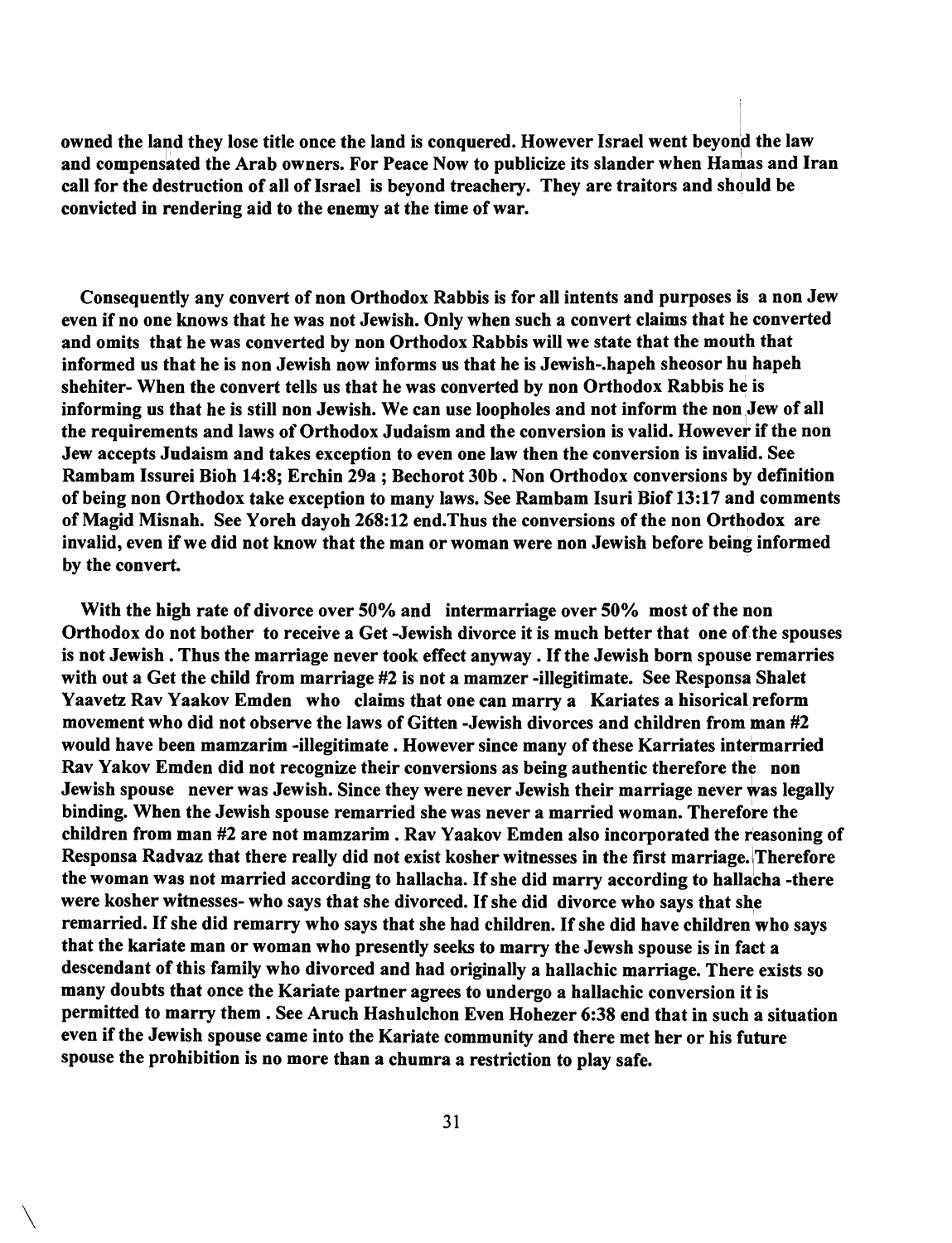This is the ruling of Rav Moshe Feinstein regarding marrying a woman whose husband refuses to give her a Get who was married in a non Orthodox marriage. The same would apply marrying the children from man  $#2$  of such a woman. Rav Feinstein does not require that they undergo a conversion since be is not dealing with a known case of a convert or the children of a convert who were converted under non Orthodox auspices.

Since the converts to non Orthodox conversions probably do not observe Jewish Law since that is what they are taught they do not violate Jewish Law and are not liable to be punished in the next world since they are not Jewish. If they observe the seven Nohadite principles of humanity -they are moral and ethical -and they are not homosexuals they will merit Olem Habo-Salvation. Most of the people who convert already have these moral principles so their conversion to non Orthodoxy is really a waste of time.

The non Orthodox do not pretend that their converts are Orthodox Jews. We likewise should not confer such status on them. When these converts elect to become observant Jews they can then undergo an other conversion. It is easy and costs very little. There exists no earth shaking emergency that requires us to search for loopholes to count them as Jews. The converts may call themselves Jews but they are not part of historical Judaism if their conversion took place under the umbrella of non Orthodox clergy.

What I write that we will accept the word of the convert that he converted according to hallacha -if no one knows that he was not Jewish- is only if there was no non Orthodox conversion.

However all this is unnecessary if the non Orthodox Rabbis observe 100% Halacha in their personal life and accept both the Oral and Written Torah as Divine then they are treated as Orthodox Rabbis even though they graduated from non Orthodox Seminars and belong to non Orthodox organizations because of their congregations. Igros Moshe Even Hoezer book 1 # 135.

There exist many winkles and exceptions to this summary that are explained in great detail in the chapter dedicated for this topic. WHAT EVER I WRITE ON THIS MATTER IN CHAPTER 15 AT LENGTH MUST BE READ SUBJECT TO THIS AMENDED POSITION REGARDING NON ORTHODOX CONVERSIONS ELABORATED ABOVE. THAT I DECLARE AS AT DECEMBER 12006 AS MY POSITION.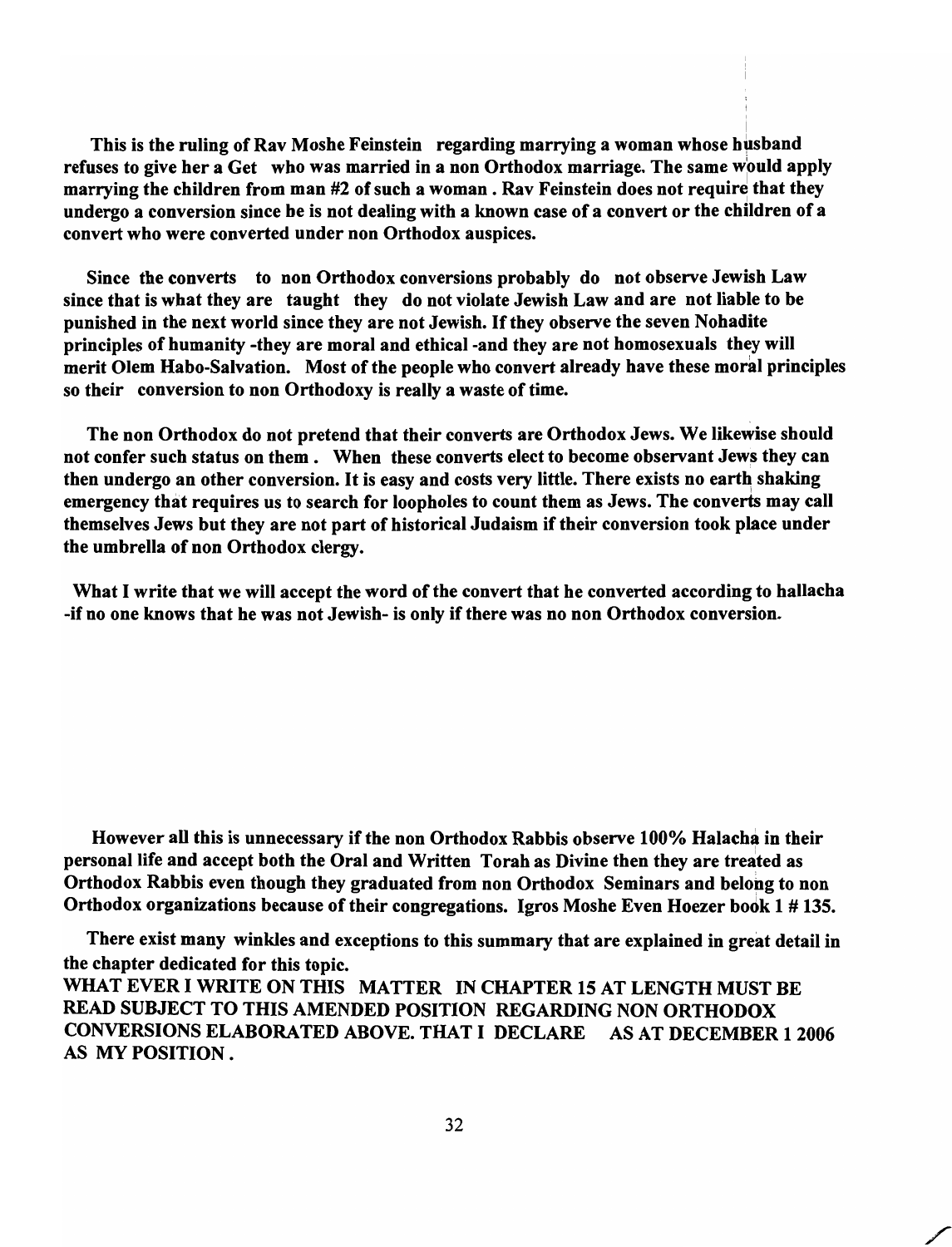# **SIGNED RAV MOSHE MORGENSTERN**

**Chapter 16-**

**The War Against Jewish Women-Mind Control** 

HALACHIC JUDAISM IS DIVINE; RABBIS IN THEIR INTERPRETATION OF HALACHA- LIKE ALL MORTALS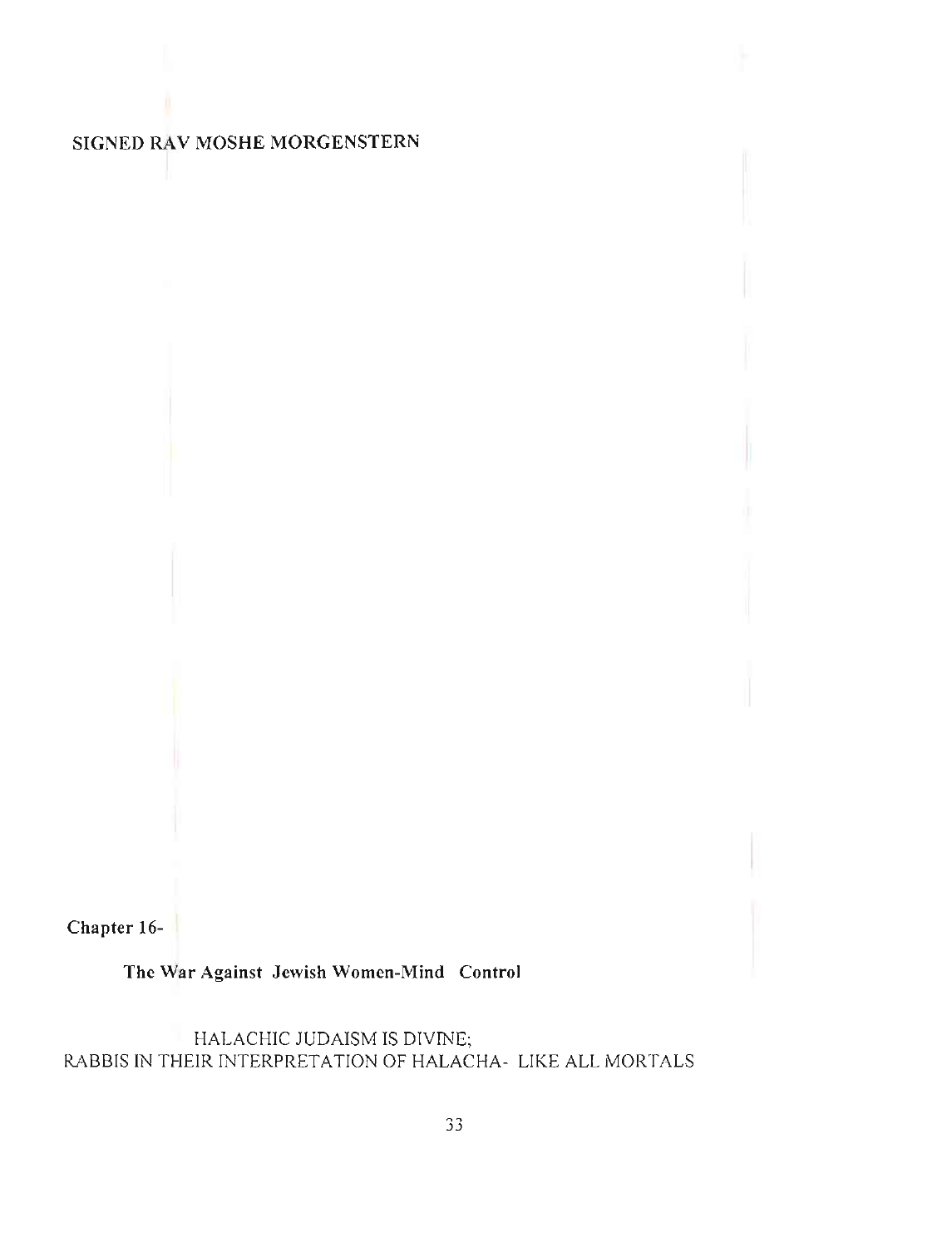ARE NOT INFALLIBLE. See Yerushalmi Sanehdrin 4:2 Rambam Mamrim 1:3; Chavas Yoar chapter 192 ;Kisvei Shredie Esh- Horav Weinberg by Melech Shapiro.Chapter 3 pp 6-7

IT IS G-D'S WILL THAT THERE EXIST VARIOUS INTERPRETATIONS FOR EACH DIVINE LA W. THE VERY FACT THAT DISPUTES EXIST IS EVIDENCE BY ITSELF THAT NO ONE INTERPRETATION CAN CLAIM EXCLUSIVITY IN THE INTERPRETATION OF DIVINE LAW. FOR THOSE LAWS THAT ARE Exclusively DIVINE WITHOUT Any QUALIFICATIONS-NO DISPUTES EXIST. PERIOD. THE LAWS GOVERNING ANNULMENTS are packed with disputes.

It is the purpose of our writings to vindicate Halachic Judaism and restore the confidence of the Jewish people in Halacha, the Word of G-D.

G-D is TRUTH. Halacha is truth.

Would our critics have not been so well organized and terrorized their opposition, their ignorance-regarding annulments of Agunot would have been discarded in the trash pile, long ago. They present numbers of Rabbis who agree with them- to keep the Agunah suffering- all in the name of G-d. If a thousand Rabbis for the past 4000 years would say that people should jump off the roof or remain celibate for life, or not to eat, or not to sleep, no sane person would listen to them.

I can assure you one million percent that there never existed - even one RABBINICAL AUTHORITY that stated this disgusting insanity.

Maybe our critics are not insane; but anyone following their advise is.

Their position is not based on Halacha. No such Halacha ever existed for the past 4000 years. I elaborate at great length in this book and in the numerous writings and tapings I have made.

#### Chapter 17

Israel's war for Survival- Israel today is in a life and death struggle. We must let the Israeli Jews decide how to handle this matter. We can not second guess them. Just like we depend upon a physician to make medical decisions, we must let Israel's generals and leaders to determine what to do to assure Jewish survival in Israel Let us all support Israel in this hour of emergency. Let all of us do honestly what we know best for the betterment of Jews and humanity. The Torah perspective is that Gd helps those who help themselves. Israel, world Jewry and Jewish survival are discussed.

#### Chapter 18-

Responsa- Removing the stigma of Mamzarut-illegitimacy where the DNA of the child did not match that of the husband.

Chapter 19-

Mous Olai - My husband disgusts me Mekach Tout-my marriage is a mistake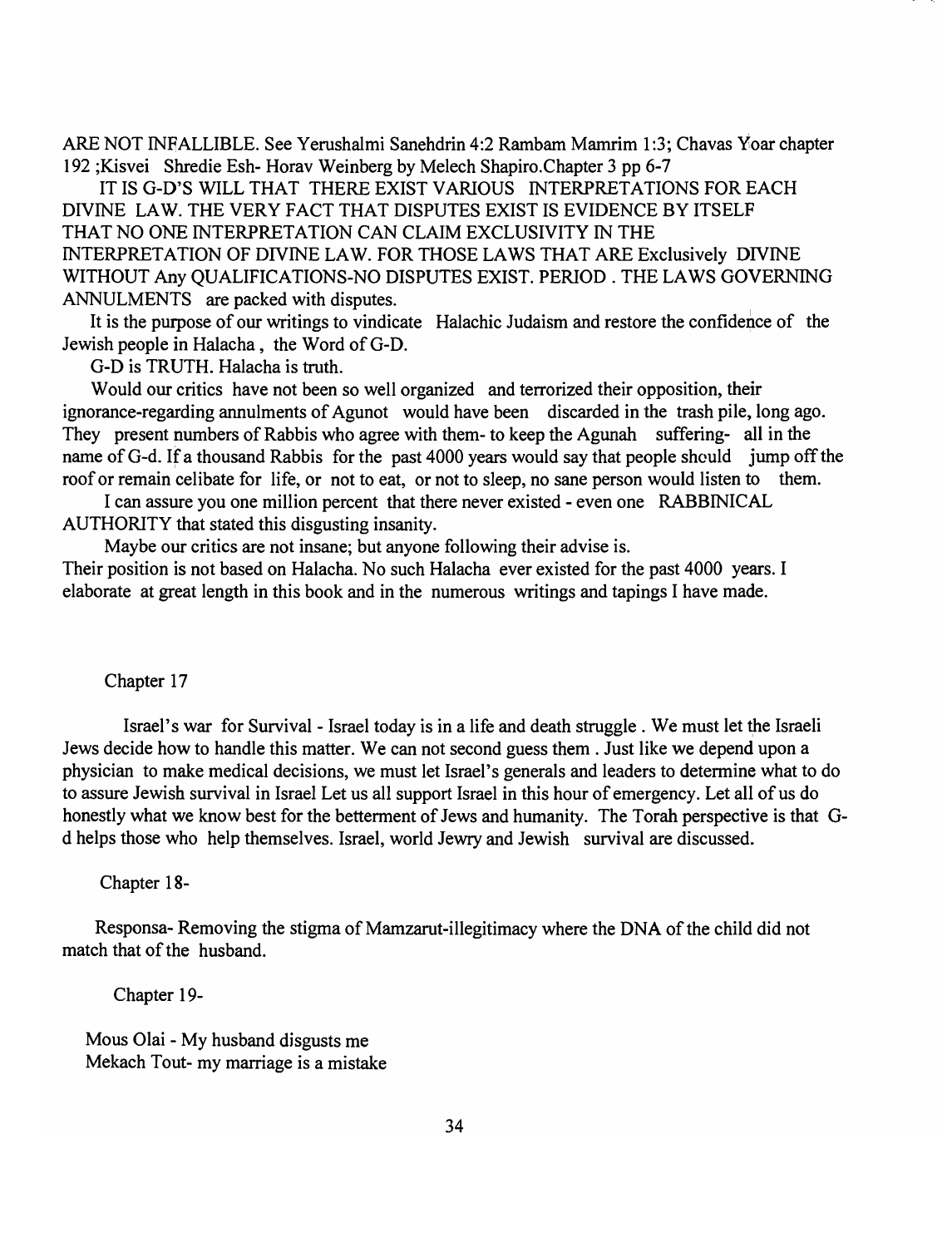Marriage is annulled then husband agrees to give a Get

Husband is awarded custody of children and is awarded damages for slander and libel  $\Box$  and alienation of affections. This award is recommended to the civil court by the Bet Din-Rabbinical Court.

Chapter 20

Who is a Gerusha a divorcee? Who is a Kohen-a descendent from Aaron?

#### Chapter 21

Moranos status as Jews. Do they need conversion?

#### Chapter 22

Husband refuses to give a Get. Wife remarries with husband#2 in a civil ceremony and has child from man #2 . Can the woman remain with husband #2 and can the child be saved from the stigma of illegitimacy?

#### Chapter 23

Agunot resulting from Sep 11,01 terrorist attack. Can a statement typed by the husband in English -that he is hereby divorcing his wife -on a computer and sent bye-mail to the wife be considered a Get or at least as ani adjunct to annul the marriage? What are the criteria necessary to free these wives? Can such a statement if typed by someone else, but signed by the husband be considered as an adjunct to annul the marriage? Ab initio -G-d forbid - no modem technology should be employed in the writing of a Get, signing the Get and delivering the Get to the woman. It is forbidden to depart one hair from any law and custom practiced by Jews. G-d forbid of using modern technology to depart one hair in the entire procedure of the writing of a Sefer Torah, Mezzuza, Tefillin ,baking Matzohs and the performance of all the Mitzvohs.

However post facto if the woman would remain an Agunah to eternity unless one employs modem technology, what is the halacha? Would post facto a Get written by printing press, computer, or on e-mail ;if one sends a Get by fax, e-mail, directly by federal express or regular mail, would such a Get be kosher? Even if not, can such a procedure be used as an adjunct to annul the marriage? Otherwise the woman would remain an Agunah for ever as in the case of husbands stuck in the twin towers following the terrorist attack who would have sent by e-mail a statement to the wife -I hereby divorce